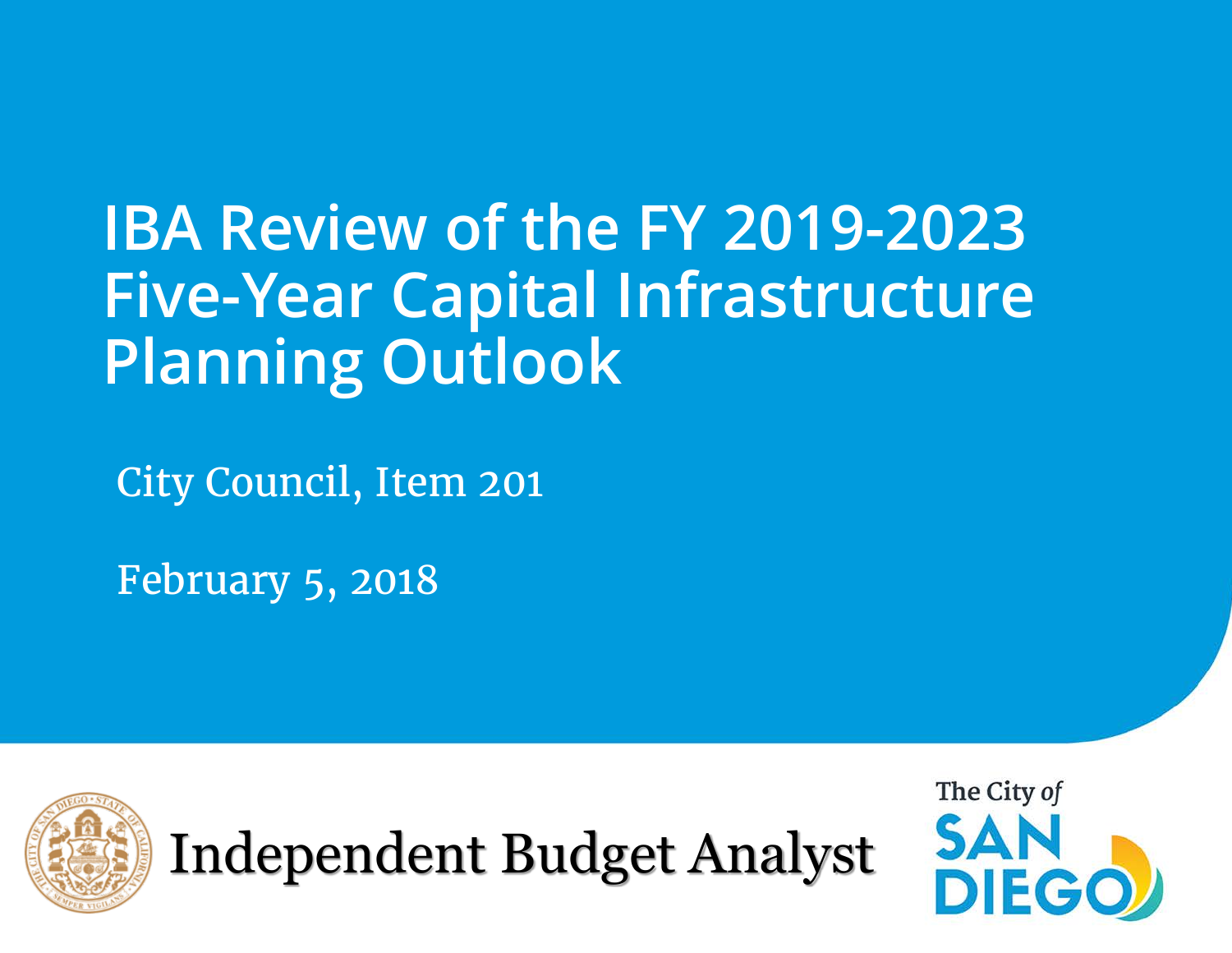# Overview of Mayor's Outlook

### **The Outlook projects a decrease in needs and funding due to completion of Phase I of Pure Water**



sandiego.gov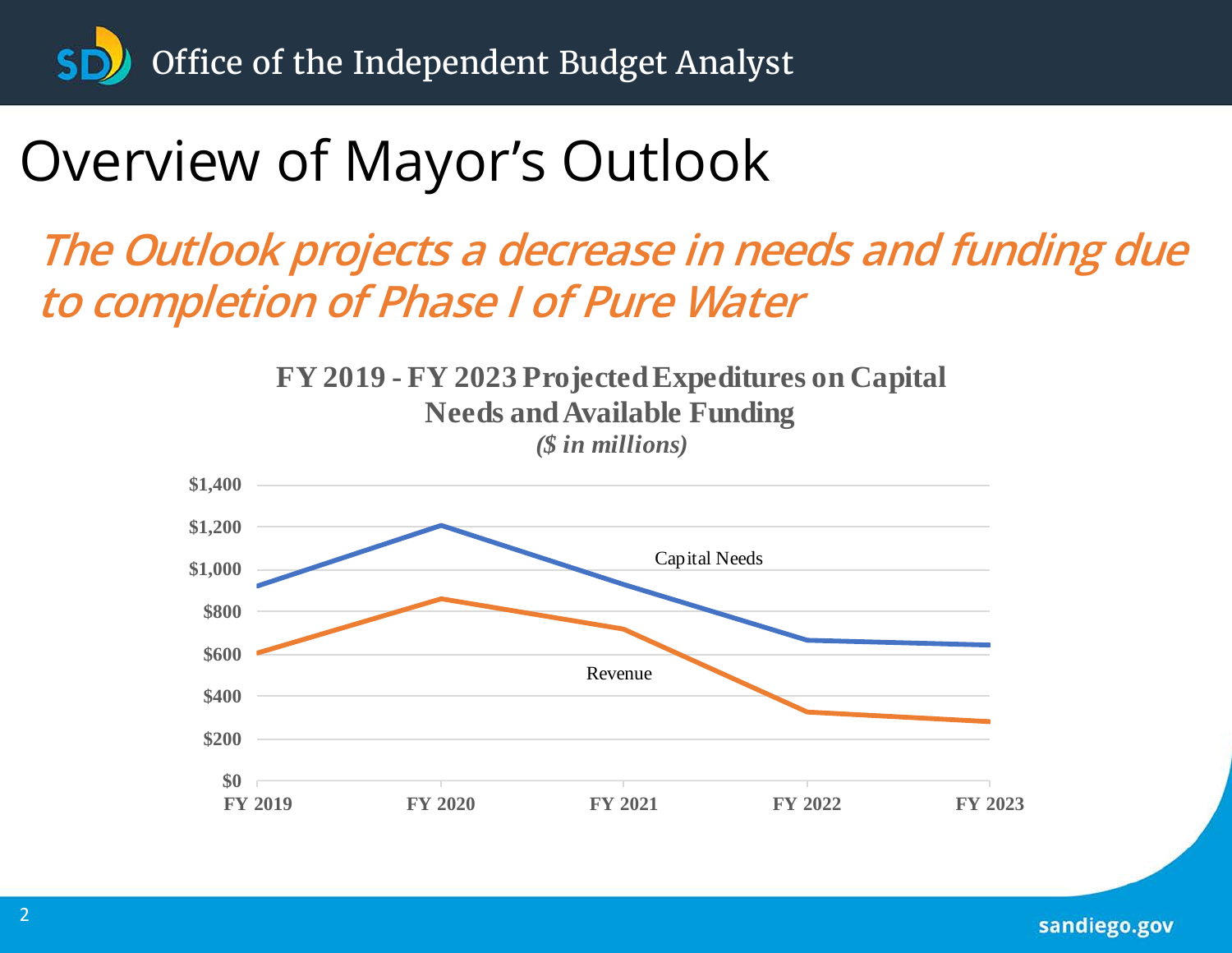# Projected Expenditures on Capital Needs **Capital needs increased by \$72.4 million, 1.7%, over last year's five year outlook**

- Existing CIP project needs (\$3.96 billion) + Newly identified capital needs (\$415 million) = Total projected expenditures (\$4.37 billion)
- Largest increase in capital needs over last year:
	- Storm water, water, existing General Fund facilities, sidewalks, and street and road modifications
- Largest new capital needs identified:
	- Expenses derived from General Fund facilities condition assessment and park amenities condition assessment; and Fire Station 1 (1<sup>st</sup> and B Street)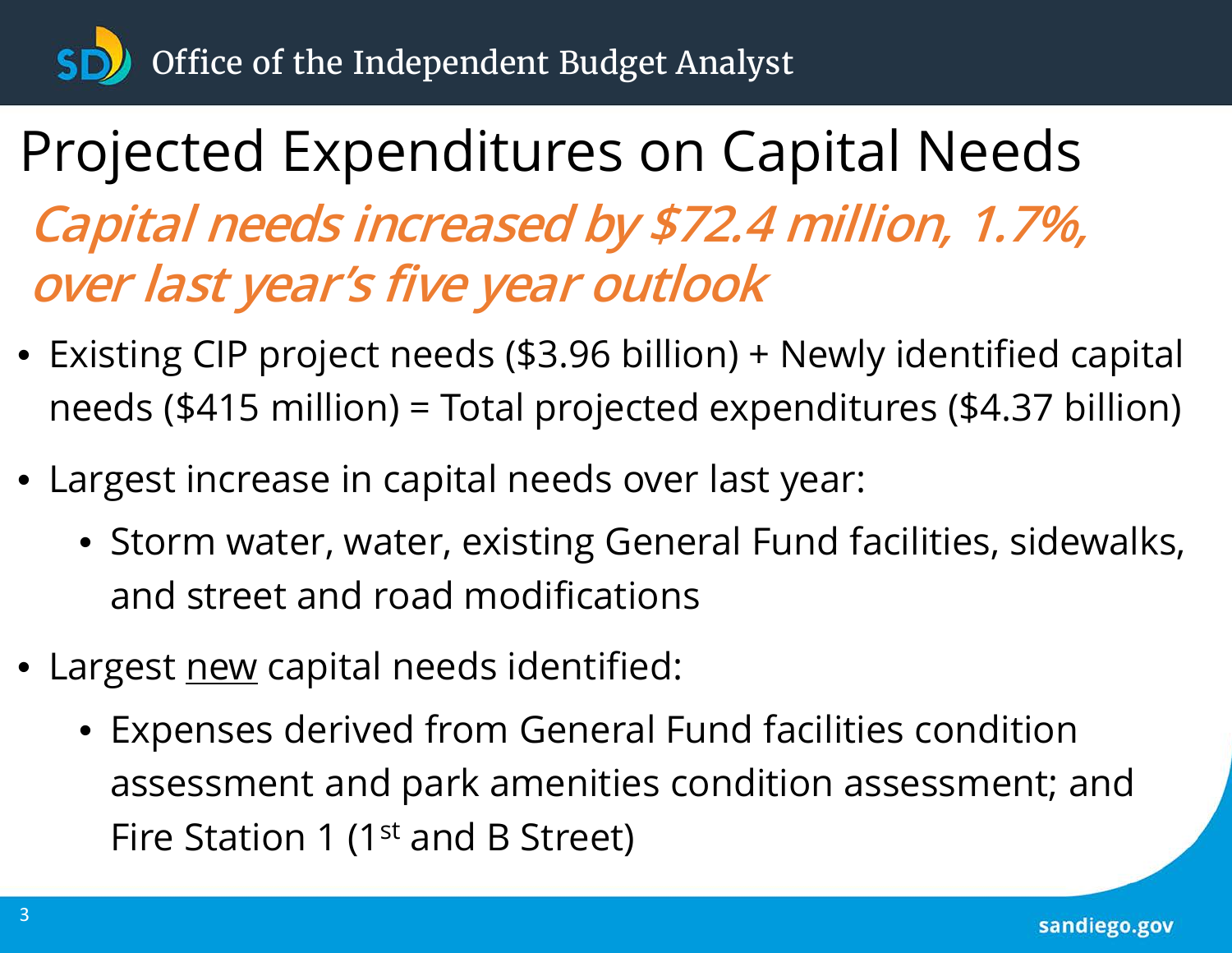

### **FY 2019 - 2023 Projected Expenditures on Needs by Asset**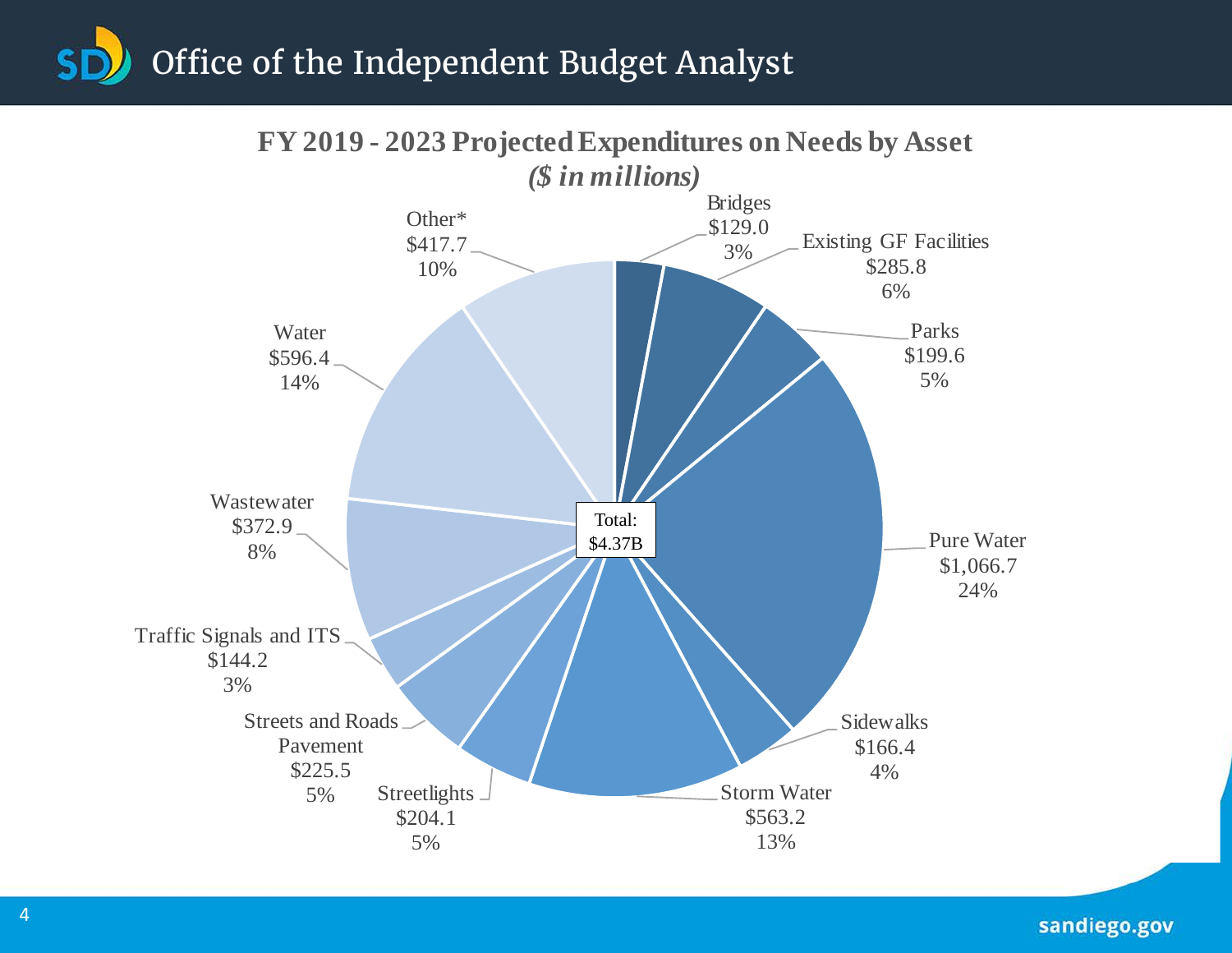# Projected Available Funding **Available funding decreased by \$231.4 million, 7.7%, over last year's CIP Outlook**

- More conservative projections for Community Development Block Grant and facilities benefit assessment revenue
- Lower federal grant for bridge project
- Public Utilities Department revenue projections decreased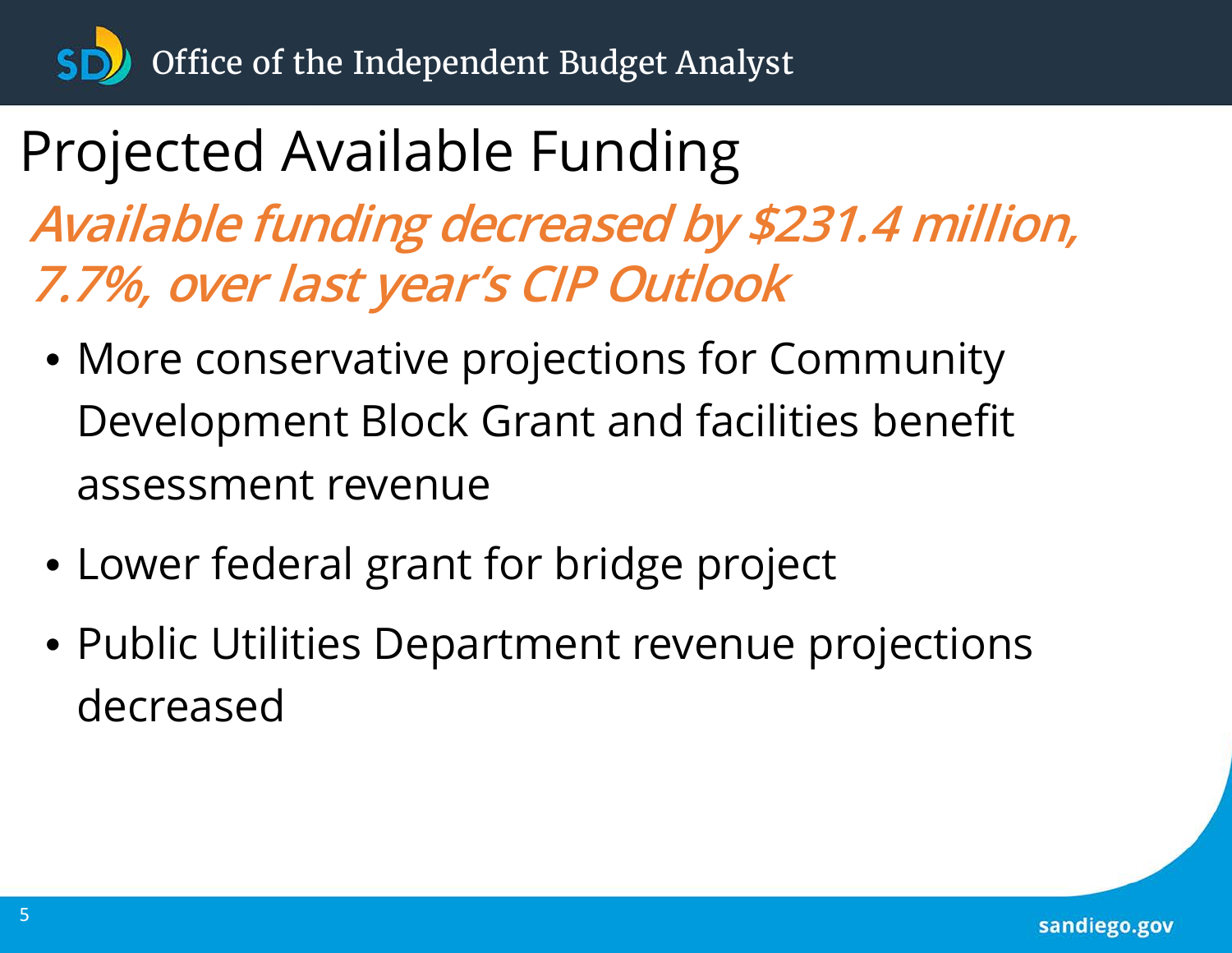

**FY 2019 - 2023 Projected Funding by Source**  *(\$ in millions)*

sandiego.gov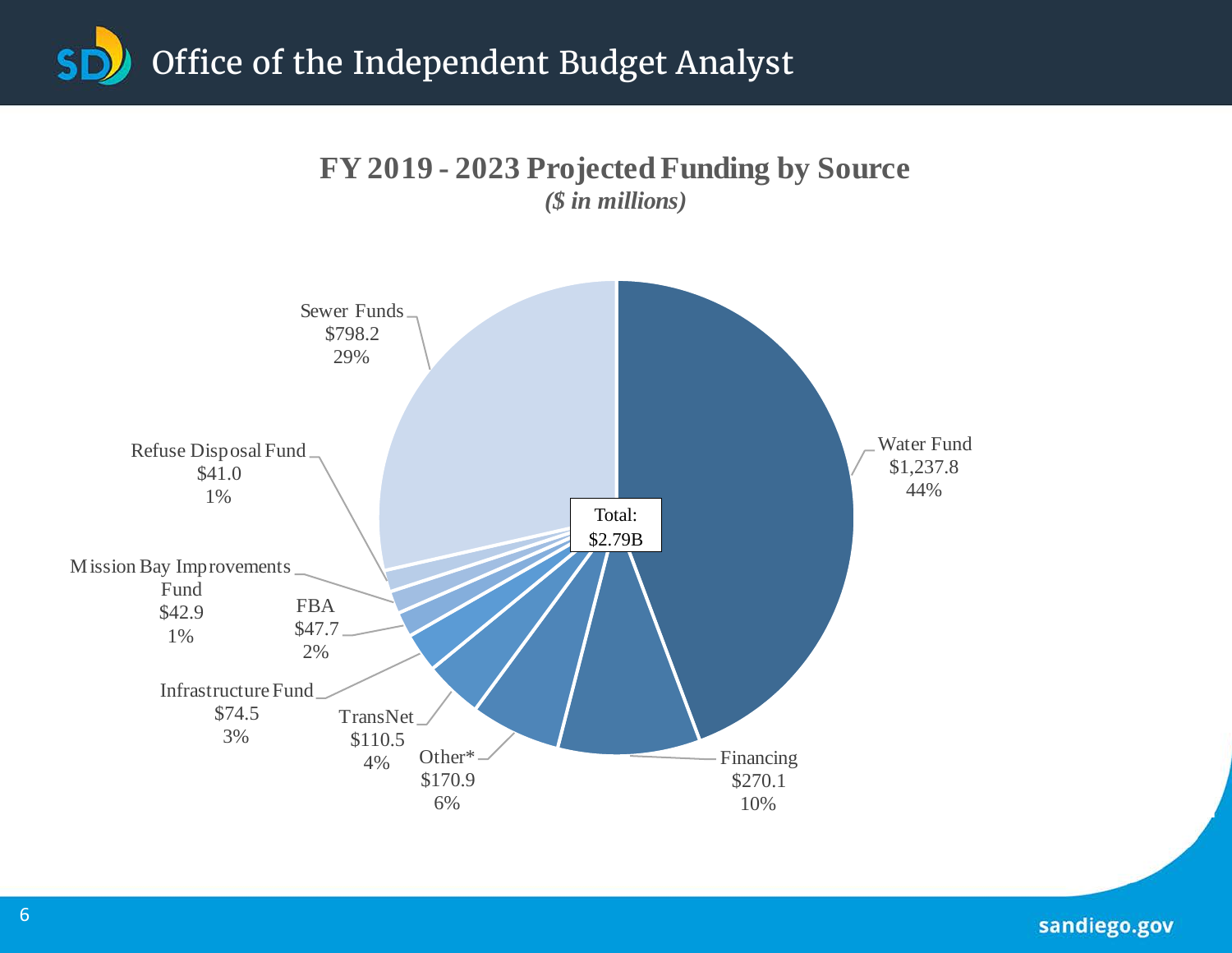SD<sup>3</sup> Office of the Independent Budget Analyst

# Projected Funding Gap

### **Funding gap of \$1.58 billion attributed to General Fund assets**

|                                          |                   |               |                |                   | <b>Percent of</b> |
|------------------------------------------|-------------------|---------------|----------------|-------------------|-------------------|
|                                          |                   |               |                |                   | <b>Needs</b>      |
| <b>Asset Type</b>                        | <b>Need</b>       |               | <b>Funding</b> | Gap               | <b>Funded</b>     |
| <b>Storm Water</b>                       | \$<br>563,249,030 | $\mathcal{S}$ | 104,384,826    | \$<br>458,864,204 | 18.5%             |
| <b>Streetlights</b>                      | 204,100,000       |               | 1,419,100      | 202,680,900       | $0.7\%$           |
| <b>Existing GF Facilities</b>            | 285,789,324       |               | 120,646,961    | 165, 142, 363     | 42.2%             |
| Parks                                    | 199,611,687       |               | 44,721,636     | 154,890,051       | 22.4%             |
| Sidewalks                                | 166,366,076       |               | 14,350,900     | 152,015,176       | 8.6%              |
| Traffic Signals and ITS                  | 144,217,600       |               | 10,915,000     | 133,302,600       | 7.6%              |
| <b>Bike Facilities</b>                   | 121,627,047       |               | 5,900,000      | 115,727,047       | 4.9%              |
| <b>Bridges</b>                           | 128,991,685       |               | 28,104,658     | 100,887,027       | 21.8%             |
| <b>Streets and Roads - Modifications</b> | 113,993,993       |               | 59,546,569     | 54,447,424        | 52.2%             |
| <b>New Fire Stations</b>                 | 69,121,532        |               | 39,679,916     | 29,441,616        | 57.4%             |
| <b>New Lifeguard Stations</b>            | 6,319,967         |               | $\theta$       | 6,319,967         | $0.0\%$           |
| <b>New Libraries</b>                     | 8,342,000         |               | 4,212,410      | 4,129,590         | 50.5%             |
| <b>New Police Stations</b>               |                   |               |                |                   | $0.0\%$           |
| <b>Streets and Roads - Pavement</b>      | 225,500,000       |               | 225,500,000    |                   | 100.0%            |
| <b>General Fund Asset Total \$</b>       | 2,237,229,941     | \$            | 659,381,976    | \$1,577,847,965   | 29.5%             |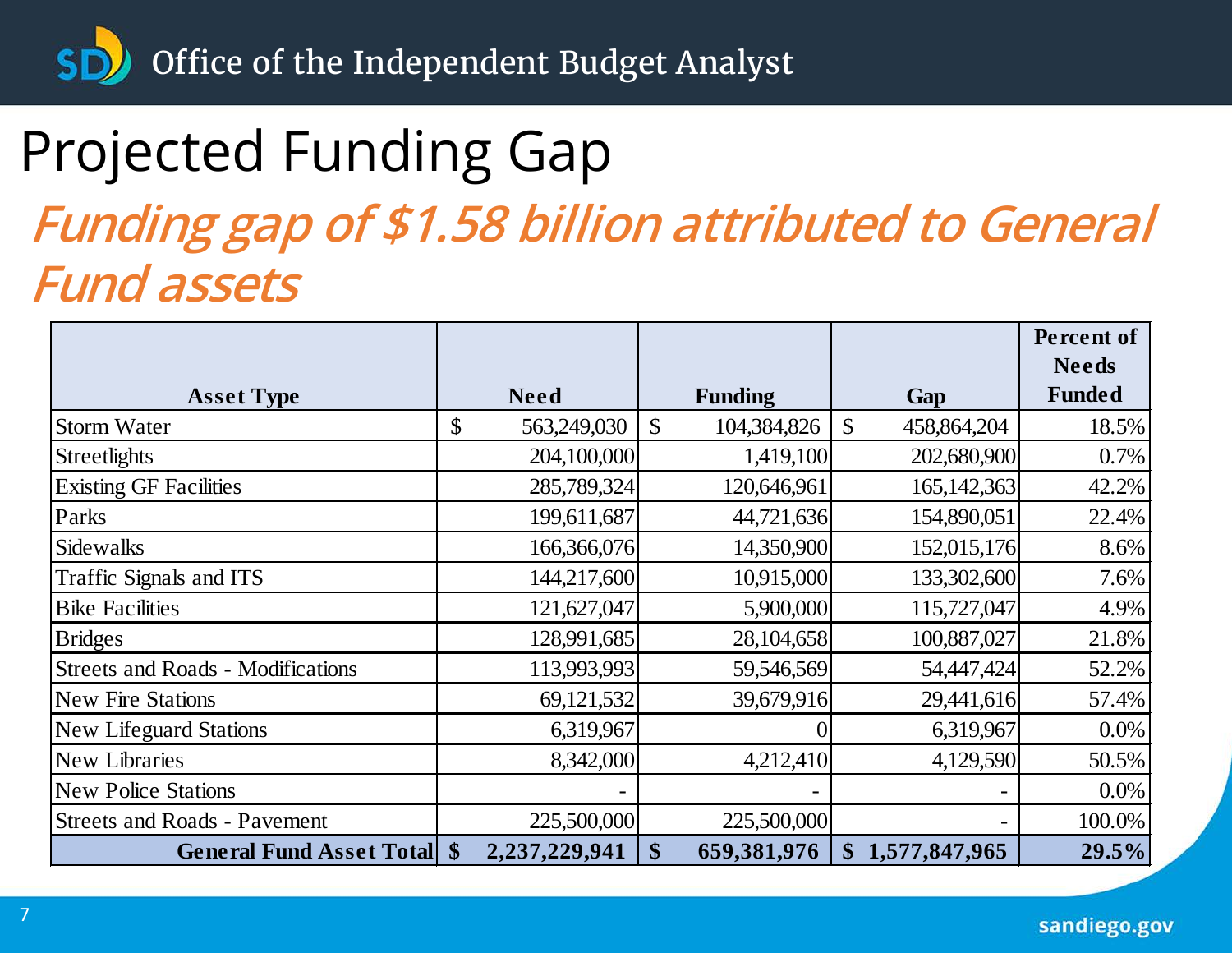# Notable General Fund Asset Needs

**Many General Fund asset needs identified, 29.5% funded** 

- Capital needs for many asset types driven by departmentset goals or asset management plan
	- Bike facilities: Install at least 50 bike lane miles per year
	- Existing General Fund facilities: Draft facilities asset management plan to achieve Council-approved service level standard
	- Sidewalks: repair and replace by FY 2024; install 62.5 miles in 10 years
	- Traffic signals: upgrade traffic signal communication and technology and install all signals identified on needs list by FY 2028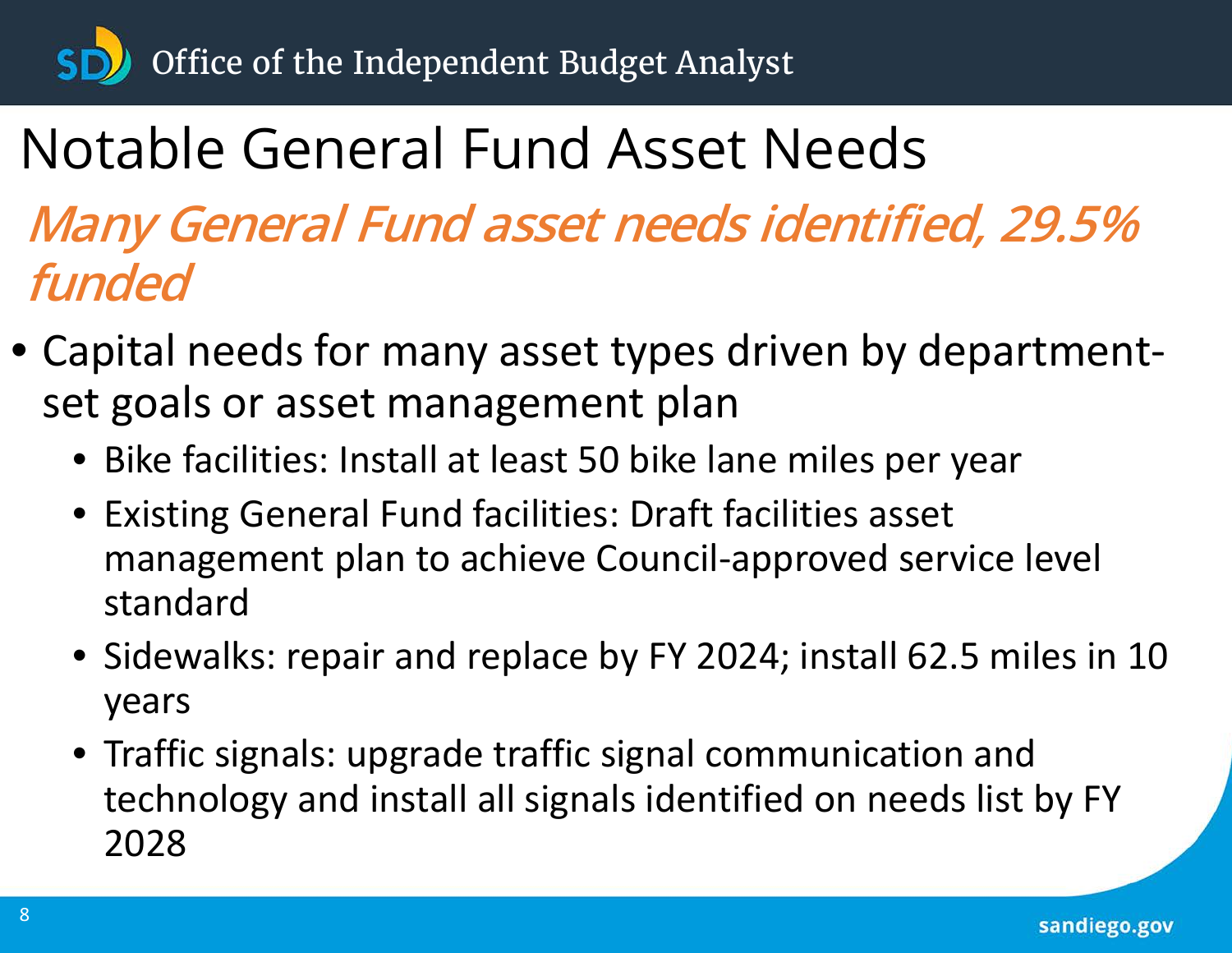# Mayoral CIP Priorities

**Priorities reflected in allocation of flexible funding sources**

**Future Financing Proceeds Projected Allocations for FY 2019-FY2023**

|                                         | <b>Total Funding Over</b> |                     |
|-----------------------------------------|---------------------------|---------------------|
| <b>Asset Type</b>                       | <b>Outlook Period</b>     | <b>Distribution</b> |
| <b>Streets and Roads - Pavement</b>     | 106,019,027<br>S)         | 39.3%               |
| <b>Existing General Fund Facilities</b> | 104,248,696               | 38.6%               |
| <b>Storm Water</b>                      | 45,871,601                | 17.0%               |
| <b>New Fire Stations</b>                | 13,960,676                | $5.2\%$             |
| <b>Total</b>                            | 270,100,000               | $100.0\%$           |

#### **Infrastructure Fund Projected Allocations for FY 2019-FY2023**

|                                     | <b>Total Funding Over</b> |                       |                     |
|-------------------------------------|---------------------------|-----------------------|---------------------|
| <b>Asset Type</b>                   |                           | <b>Outlook Period</b> | <b>Distribution</b> |
| <b>Storm Water</b>                  |                           | 58, 513, 225          | 78.5%               |
| <b>Streets and Roads - Pavement</b> |                           | 15,986,775            | 21.5%               |
| <b>Total</b> \,                     |                           | 74,500,000            | $100.0\%$           |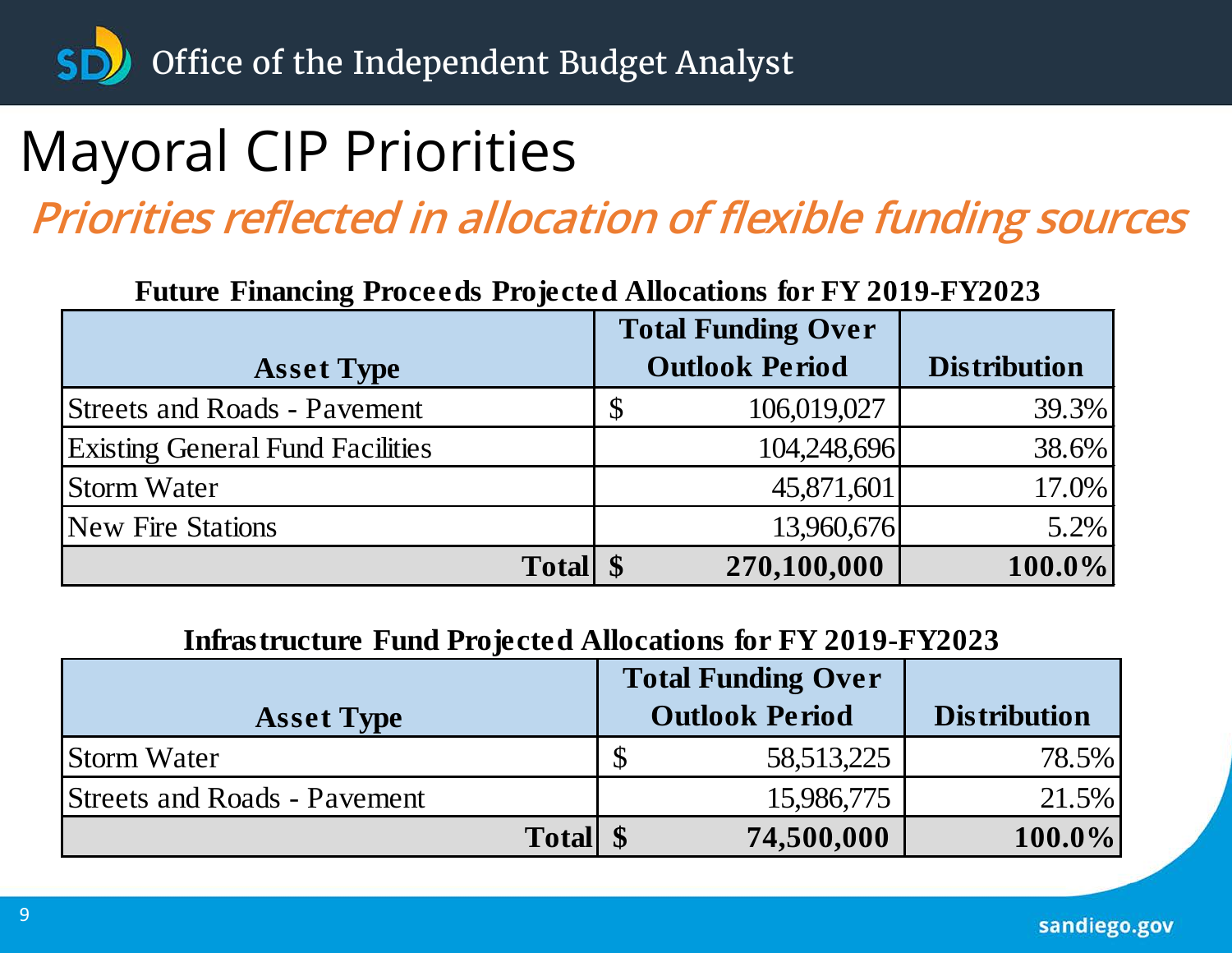# Opportunities for Council to Set Priorities **Council can set CIP priorities in a variety of ways**

- Review and approval of Proposed CIP Budget
- Budget priority memoranda
- CIP priorities through online survey
- Approving appropriations through individual Council items or budget monitoring reports
- Approval of commercial paper project list
- Approving service level standards (e.g. park amenities and fire stations)